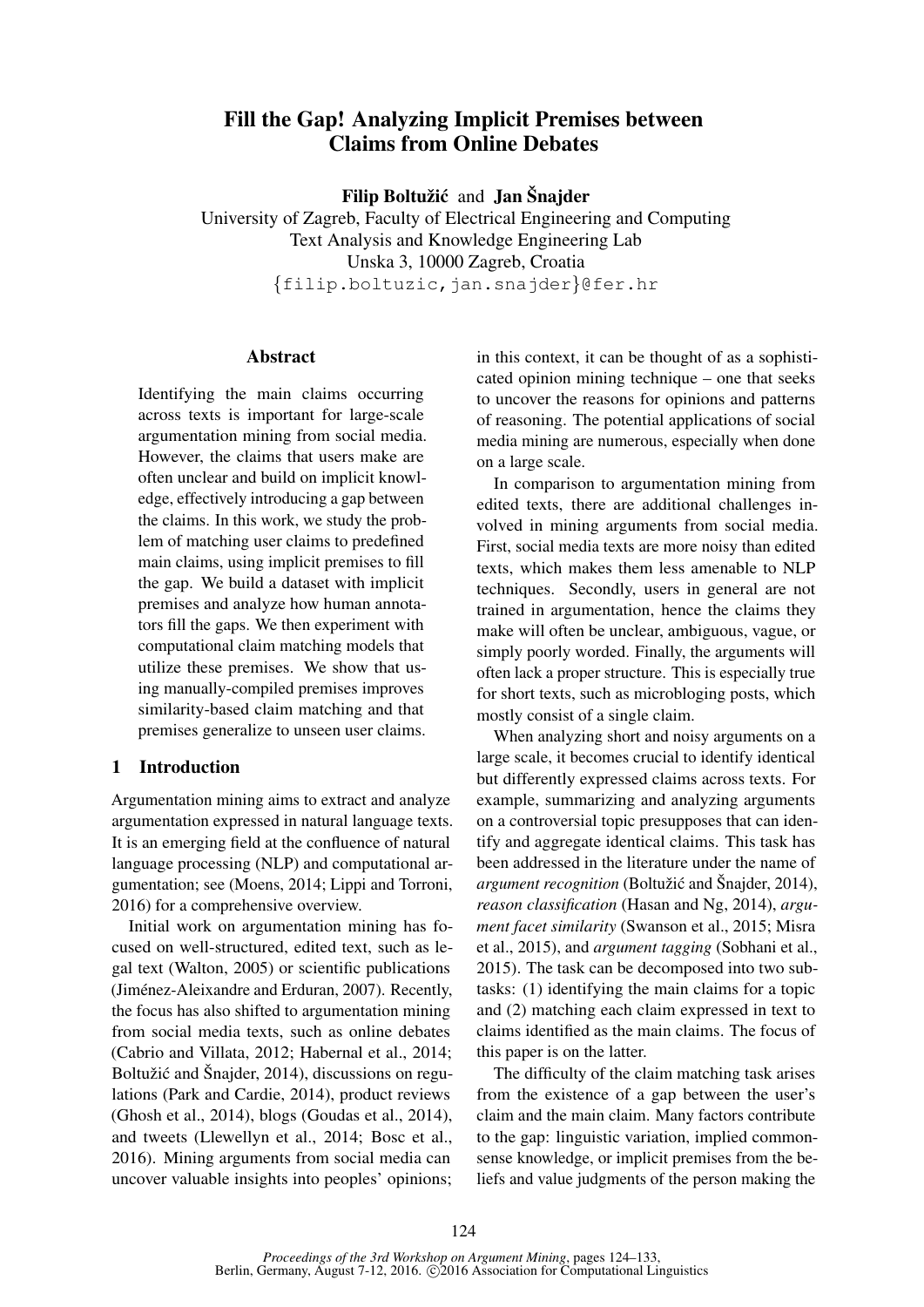| <b>User claim:</b> Now it is not taxed, and those who sell it are |
|-------------------------------------------------------------------|
| usually criminals of some sort.                                   |
| Main claim: Legalized marijuana can be controlled and             |
| regulated by the government.                                      |
| <b>Premise 1:</b> If something is not taxed, criminals sell it.   |
| <b>Premise 2:</b> Criminals should be stopped from selling        |
| things.                                                           |
| <b>Premise 3:</b> Things that are taxed are controlled and reg-   |
| ulated by the government.                                         |

Table 1: User claim, the matching main claim, and the implicit premises filling the gap.

claim; the latter two effectively make the argument an *enthymeme*. In Table 1, we give an example from the dataset of Hasan and Ng (2014). Here, a user claim from an online debate was manually matched to a claim previously identified as one of the main claims on the topic of marijuana legalization. Without additional premises, the user claim does not entail the main claim, but the gap may be closed by including the three listed premises.

Previous annotation studies (Boltužić and Snajder,  $2014$ ; Hasan and Ng,  $2014$ ; Sobhani et al., 2015) demonstrate that humans have little difficulty in matching two claims, suggesting that they are capable of filling the premise gap. However, current machine learning-based approaches to claim matching do not account for the problem of implicit premises. These approaches utilize linguistic features or rely on textual similarity and textual entailment features. From an argumentation perspective, however, these are shallow features and their capacity to bridge the gap opened by implicit premises is limited. Furthermore, existing approaches lack the explanatory power to explain why (under what premises) one claim can be matched to the other. Yet, the ability to provide such explanations is important for apprehending arguments.

In this paper, we address the problem of claim matching in the presence of gaps arising due to implicit premises. From an NLP perspective, this is a daunting task, which significantly surpasses the current state of the art. As a first step in better understanding of the task, we analyze the gap between user claims and main claims from both a data and computational perspective. We conduct two studies. The first is an annotation study, in which we analyze the gap, both qualitatively and quantitatively, in terms of how people fill it. In the second study, we focus on the computational models for claim matching with implicit premises, and gain preliminary insights into such models could benefit from the use of implicit premises.

To the best of our knowledge, this is the first work that focuses on the problem of implicit premises in argumentation mining. Besides reporting on the experimental results of the two studies, we also describe and release a new dataset with human-provided implicit premises. We believe our results may contribute to a better understanding of the premise gap between claims.

The remainder of the paper is structured as follows. In the next section, we briefly review the related work on argumentation mining. In Section 3 we describe the creation of the implicit premises dataset. We describe the results of the two studies in Section 4 and Section 5, respectively. We conclude and discuss future work in Section 6.

# 2 Related Work

Work related to ours comes from two broad strands of research: argumentation mining and computational argumentation. Within argumentation mining, a significant effort has been devoted to the extraction of argumentative structure from text, e.g., (Walton, 2012; Mochales and Moens, 2011; Stab and Gurevych, 2014; Habernal and Gurevych, 2016)). One way to approach this problem is to classify the text fragments into *argumentation schemes* – templates for typical arguments. Feng and Hirst (2011) note that identifying the particular argumentation scheme that an argument is using could help in reconstructing its implicit premises. As a first step towards this goal, they develop a model to classify text fragments into five most frequently used Walton's schemes (Walton et al., 2008), reaching 80–95% pairwise classification accuracy on the Araucaria dataset.

Recovering argumentative structure from social media text comes with additional challenges due to the noisiness of the text and the lack of argumentative structure. However, if the documents are sufficiently long, argumentative structure could in principle be recovered. In a recent study on social media texts, Habernal and Gurevych (2016) showed that (a slightly modified) Toulmin's argumentation model may be suitable for short documents, such as article comments or forum posts. Using sequence labeling, they identify the claim, premise, backing, rebuttal, and refutation components, achieving a token-level F1-score of 0.25.

Unlike the work cited above, in this work we do not consider argumentative structure. Rather, we focus on short (mostly single-sentence) claims, and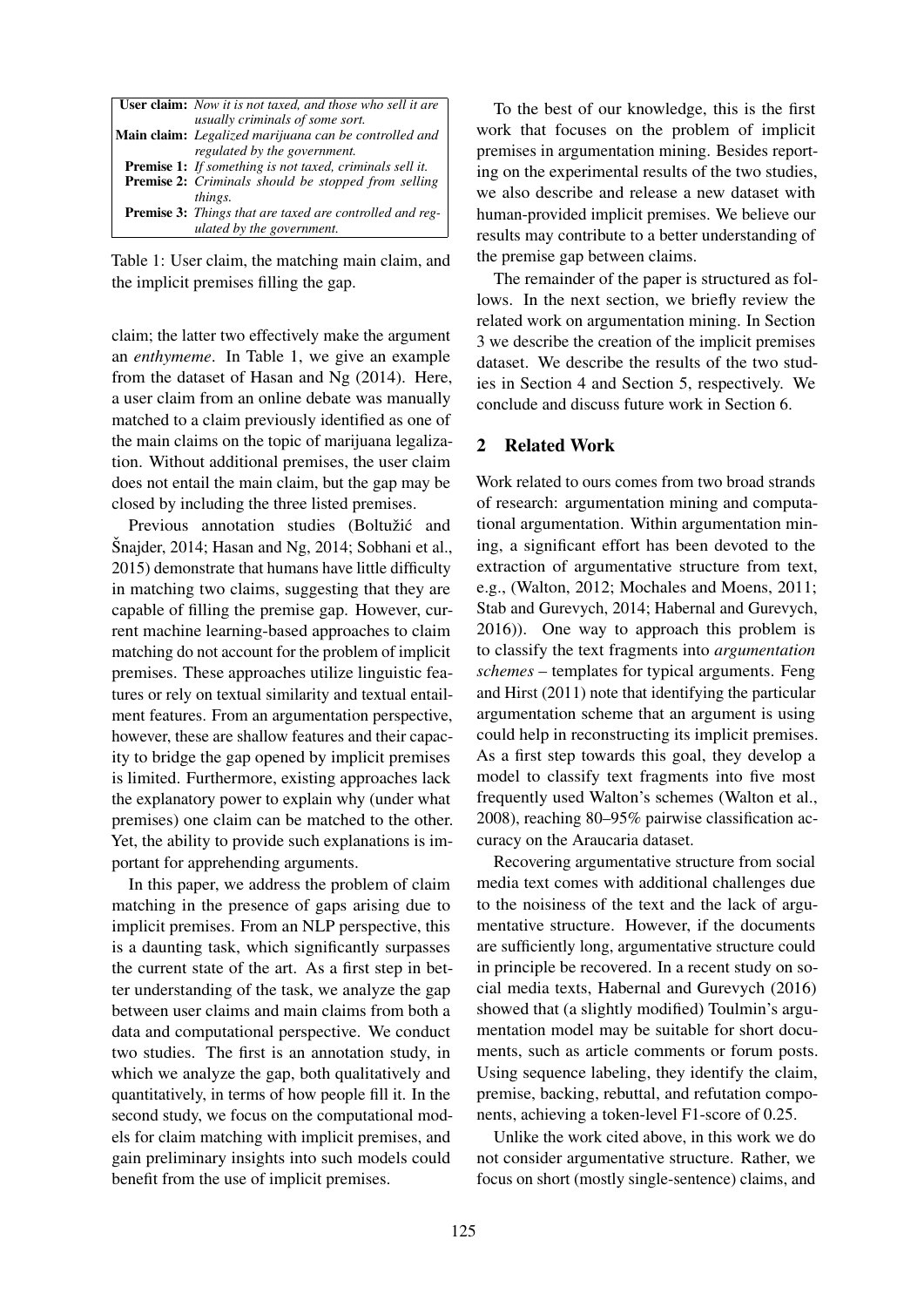the task of matching a pair of claims. The task of claim matching has been tackled by Boltužić and Snajder  $(2014)$  and Hasan and Ng  $(2014)$ . The former frame the task as a supervised multi-label problem, using textual similarity- and entailment-based features. The features are designed to compare the user comments against the textual representation of main claims, allowing for a certain degree of topic independence. In contrast, Hasan and Ng frame the problem as a (joint learning) supervised classification task with lexical features, effectively making their model topic-specific.

Both approaches above are supervised and require a predefined set of main claims. Given a large-enough collection of user posts, there seem to be at least two ways in which main claims can be identified. First, they can be extracted manually. Boltužić and Šnajder  $(2014)$  use the main claims already identified as such on an online debating platform, while Hasan and Ng (2014) asked annotators to group the user comments and identify the main claims. The alternative is to use unsupervised machine learning and induce the main claims automatically. A middle-ground solution, proposed by Sobhani et al. (2015), is to first cluster the claims, and then manually map the clusters to main claims. In this work, we assume that the main claims have been identified using any of the above methods.

Claim matching is related to the well-established NLP problems: *textual entailment* (TE) and *semantic textual similarity* (STS), both often tackled as shared tasks (Dagan et al., 2006; Agirre et al., 2012). Boltužić and Šnajder  $(2014)$  explore using outputs from STS and TE in solving the claim matching problem. Cabrio and Villata (2012) use TE to determine support/attack relations between claims. Boltužić and Šnajder  $(2015)$  consider the notion of *argument similarity* between two claims. Similarly, Swanson et al. (2015) and Misra et al. (2015) consider *argument facet similarity*.

The problem of implicit information has also been tackled in the computational argumentation community. Work closest to ours is that of Wyner et al. (2010), who address the task of inferring implicit premises from user discussions. They annotate implicit premises in *Attempto Controlled English* (Fuchs et al., 2008), define propositional logic axioms with annotated premises, and extract and explain policy stances in discussions. In our work, we focus on the NLP approach and work with implicit premises in textual form.

| Topic          | # claim pairs | # main claims |
|----------------|---------------|---------------|
| Marijuana (MA) | 125           | 10            |
| GayRights (GR) | 125           | q             |
| Abortion (AB)  | 125           | 12            |
| Obama (OB)     | 125           | 16            |

Table 2: Dataset summary.

# 3 Data and Annotation

The starting point of our study is the dataset of Hasan and Ng (2014). The dataset contains user posts from a two-side online debate platform on four topics: "Marijuana" (MA), "Gay rights" (GR), "Abortion" (AB), and "Obama" (OB). Each post is assigned a stance label (*pro* or *con*), provided by the author of the post. Furthermore, each post is split up into sentences and each sentence is manually labeled with a single claim from a predefined set of main claims, different for each topic. Note that all sentences in the dataset are matched against exactly one main claim. Hasan and Ng (2014) report substantial levels of inter-annotator agreement (between 0.61 and 0.67, depending on the topic).

Our annotation task extends this dataset. We formulate the task as a "fill-the-gap" task. Given a pair of previously matched claims (a user claim and a main claim), we ask the annotators to provide the premises that bridge the gap between the two claims. No further instructions were given to the annotators; we hoped that they would resort to common-sense reasoning and effectively reconstruct the deductive steps needed to entail the main claim from the user claim. The annotators were also free to abstain from filling the gap, if they felt that the claims cannot be matched; we refer to such pairs as *Non-matching*. If no implicit premises are required to bridge the gap (the two claims are paraphrases of each other), then the claim pair is annotated as *Directly linked*.

We hired three annotators to annotate each pair of claims. The order of claim pairs was randomized for each annotator. We annotated 125 claims pairs for each topic, yielding a total of 500 gap-filling premise sets. Table 2 summarizes the dataset statistics. An excerpt from the dataset is given in Table 3. We make the dataset freely available.<sup>1</sup>

<sup>&</sup>lt;sup>1</sup> Available under the CC BY-SA-NC license from http://takelab.fer.hr/argpremises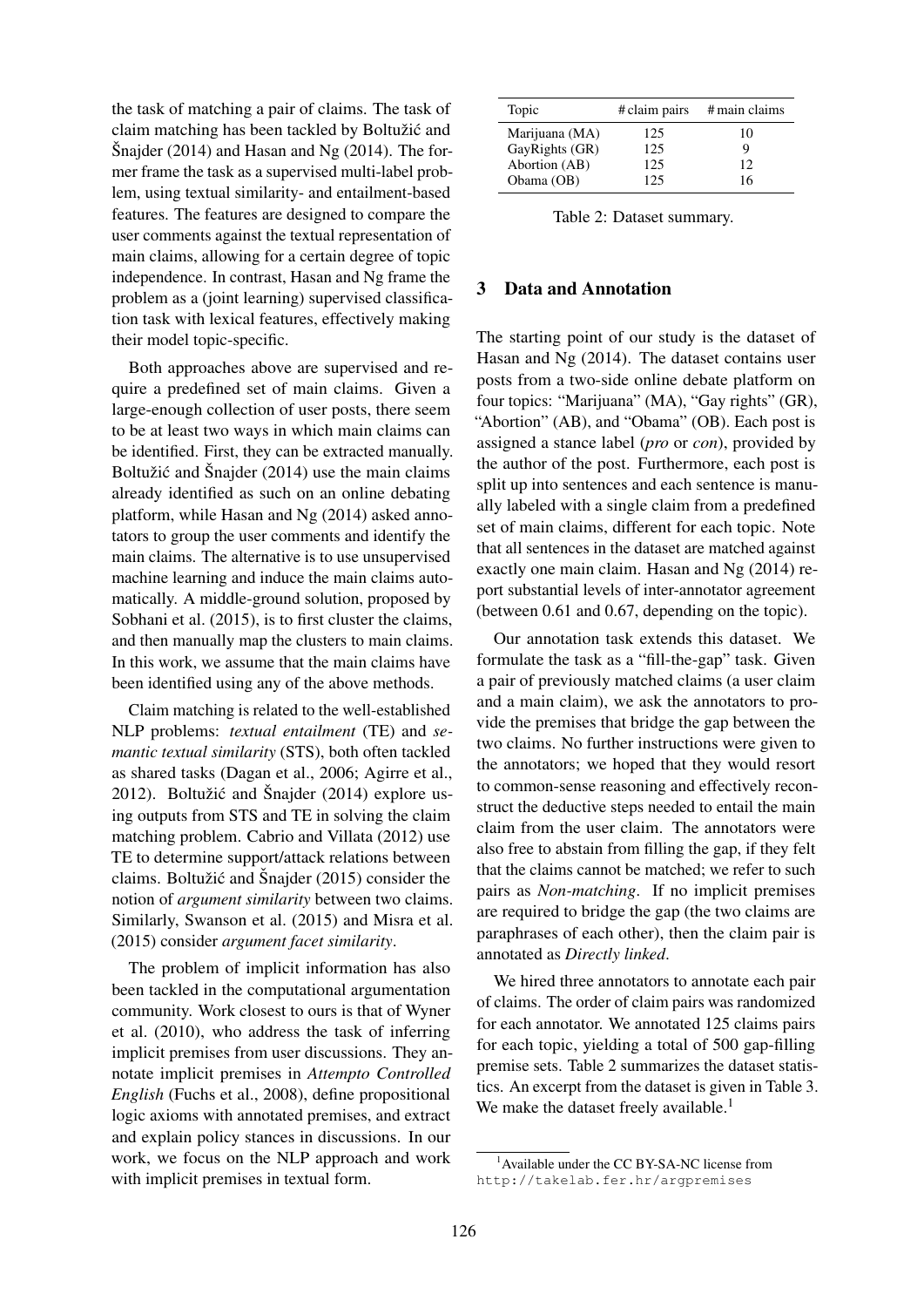| Claim pair                                                                                                                                                                                                                  | Annotation                                             |  |  |
|-----------------------------------------------------------------------------------------------------------------------------------------------------------------------------------------------------------------------------|--------------------------------------------------------|--|--|
| <b>User claim:</b> <i>Obama supports the</i><br>Bush tax cuts. He did not try to                                                                                                                                            | <b>P1:</b> Obama continued<br>with the Bush tax cuts.  |  |  |
| end them in any way.<br><b>Main claim:</b> Obama destroyed<br>our economy.                                                                                                                                                  | <b>P2:</b> The Bush tax cuts<br>destroved our economy. |  |  |
| <b>User claim:</b> What if the child is<br>born and there is so many difficul-<br>ties that the child will not be able<br>to succeed in life?<br><b>Main claim:</b> A fetus is not a hu-<br>man yet, so it's okay to abort. | Non-matching                                           |  |  |
| <b>User claim:</b> Technically speaking,<br>a fetus is not a human yet.<br><b>Main claim:</b> A fetus is not a hu-<br>man yet, so it's okay to abort.                                                                       | Directly linked                                        |  |  |

Table 3: Examples of annotated claim pairs.

# 4 Study I: Implicit Premises

The aim of the first study is to analyze how people fill the gap between the user's claim and the corresponding main claim. We focus on three research questions. The first concerns the variability of the gap: to what extent do different people fill the gap in different ways, and to what extent the gaps differ across topics. Secondly, we wish to characterize the gap in terms of the types of premises used to fill it. The third question is how the gap relates to the more general (but less precise) notion of textual similarity between claims, which has been used for claim matching in prior work.

#### 4.1 Setup and Assumptions

To answer the above questions, we analyze and compare the gap-filling premise sets in the dataset of implicit premises from Section 3. We note that, by doing so, we inherit the setup used by Hasan and Ng (2014). This seems to raise three issues.

First, the main claim to which the user claim has been matched to need not be the correct one. In such cases, it would obviously be nonsensical to attempt to fill the gap. We remedy this by asking our annotators to abstain from filling the gap if they felt the two claims do not match. Moreover, considering that the agreement on the claim matching task on this dataset was substantial (Hasan and Ng, 2014), we expect this to rarely be the case.

The second issue concerns the granularity of the main claims. Boltužić and Šnajder  $(2015)$  note that the level of claim granularity is to a certain extent arbitrary. We speculate that, on average, the more general the main claims are, the fewer the number of main claims for a given topic and the bigger the

|                     | Αl   | A2   | $A_3$ | Avg.         |
|---------------------|------|------|-------|--------------|
| Avg. # premises     | 3.6  | 2.6  | 2.0   | $2.7 + 0.7$  |
| Avg. # words        | 26.7 | 23.7 | 18.6  | $23.0 + 3.4$ |
| Non-matching $(\%)$ | 1.2. | 3.6  | 14.5  | $6.4 + 5.8$  |

Table 4: Gap-filling parameters for the three annotators.

gaps between the user-provided and main claims.

Finally, we note that each gap was not filled by the same person who identified the main claim, which in turn is not the original author of the claim. Therefore, it may well be that the original author would have chosen a different main claim, and that she would commit to a different set of premises than those ascribed to by our annotators.

Considering the above, we acknowledge that we cannot analyze the *genuine* implicit premises of the claim's author. However, under the assumption that the main claim has been correctly identified, there is a gap that can be filled with *sensible* premises. Depending on how appropriate the chosen main claim was, this gap will be larger or smaller.

#### 4.2 Variability in Gap Filling

We are interested in gauging the variability of gap filling across the annotators and topics. To this end, we calculate the following quantitative parameters: the average number of premises, the average number of words in premises, and the proportion of non-matched claim pairs.

Table 4 shows that there is a substantial variance in these parameters for the three annotators. The average number of premises per gap is 2.7 and the average number of words per gap is about 23, yielding the average length of about 9 words per premise. We also computed the word overlap between the three annotators: 8.51, 7.67, and 5.93 for annotator pairs A1-A2, A1-A3, and A2-A3, respectively. This indicates that, on average, the premise sets overlap in just 32% of the words. The annotators A1 and A2 have a higher word overlap and use more words to fill the gap. Also, A1 and A2 managed to fill the gap for more cases than A3, who much more often desisted from filling the gap. An example where A1 used more premises than A3 is shown in Table 5.

Table 6 shows the gap-filling parameters across topics. Here the picture is more balanced. The least number of premises and the least number of words per gap are used for the AB topic. The GR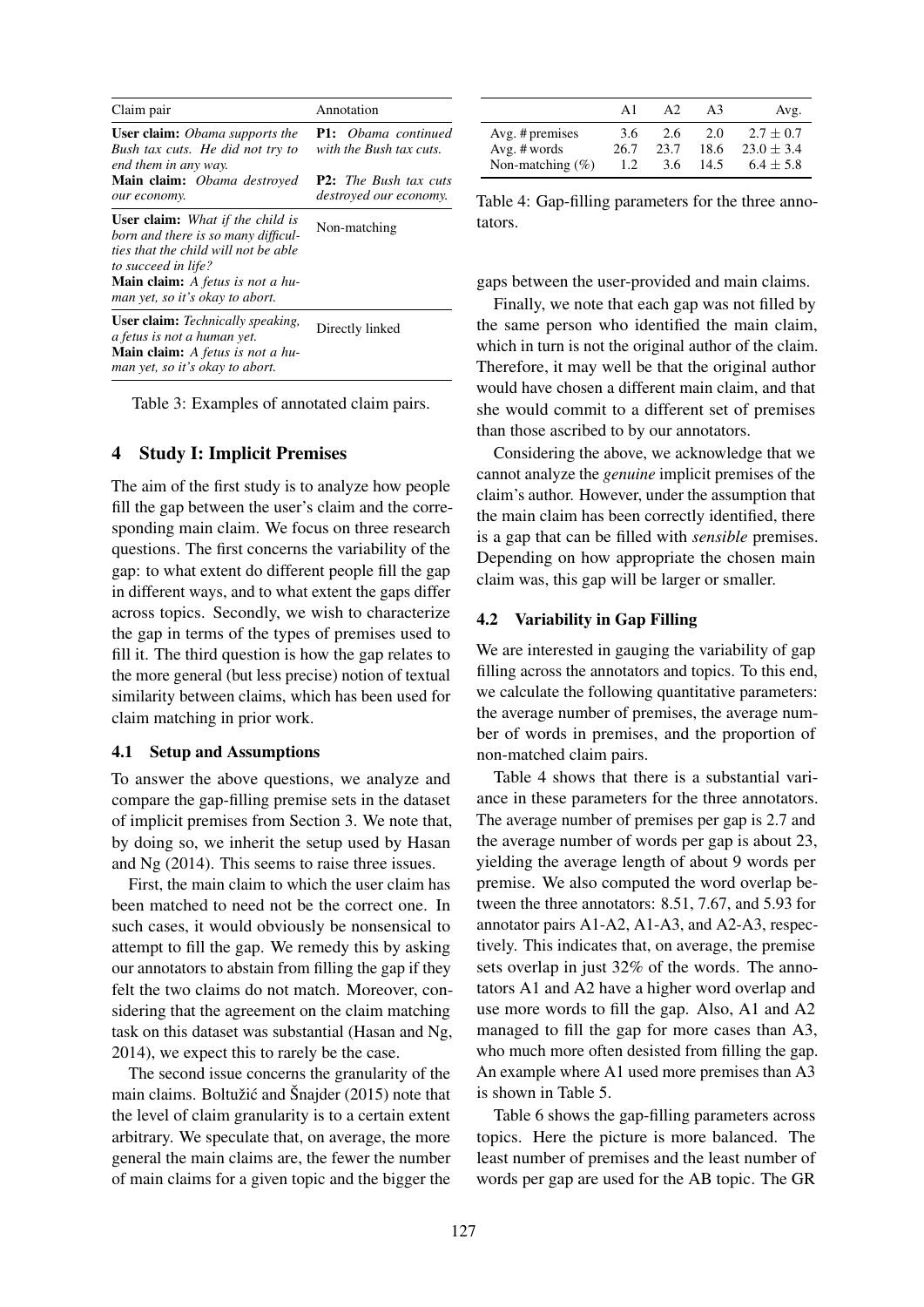| <b>User claim:</b> It would be loads of empathy and joy for<br>about 6 hours, then irrational, stimulant-<br>induced paranoia. If we can expect the for-<br>mer to bring about peace on Earth, the latter<br>would surely bring about WWIII. |
|----------------------------------------------------------------------------------------------------------------------------------------------------------------------------------------------------------------------------------------------|
| Main claim: Legalization of marijuana causes crime.                                                                                                                                                                                          |
| <b>A1 Premise 1:</b> Marijuana is a stimulant.<br>A1 Premise 2: The use of marijuana induces paranoia.<br>A1 Premise 3: Paranoia causes war.<br>A1 Premise 4: War causes aggression.                                                         |
| A1 Premise 5: Aggression is a crime.<br>A1 Premise 6: "WWIII" stands for the Third World War.                                                                                                                                                |
| <b>A3 Premise 1:</b> Marijuana leads to irrational paranoia<br>which can lead to commiting a crime.                                                                                                                                          |

Table 5: User claim, the matching main claim, and the implicit premise(s) filling the gap provided by two different annotators.

|                     |     | Topic |    |    |                                    |
|---------------------|-----|-------|----|----|------------------------------------|
|                     | MA. | GR —  | AB | OВ | Avg.                               |
| Avg. # premises     | 2.8 |       |    |    | 2.8 2.5 2.8 2.7 $\pm$ 0.1          |
| Avg. $# words$      |     |       |    |    | 23.6 24.9 19.1 23.4 22.8 $\pm$ 2.2 |
| Non-matching $(\%)$ | 5.9 |       |    |    | 6.8 4.6 4.3 $5.4 \pm 1.0$          |

|  | Table 6: Gap-filling parameters for the four topics. |  |  |
|--|------------------------------------------------------|--|--|
|  |                                                      |  |  |

topic contained the most (about 7%) claim pairs for which the annotators desisted from filing the gap.

### 4.3 Gap Characterization

We next make a preliminary inquiry into the of nature of the gap. To this end, we characterize the gap in terms of the individual premises that are used to fill it. At this point we do not look at the relations between the premises (the argumentative structure); we leave this for future work.

Our analysis is based on a simple ad-hoc typology of premises, organized along three dimensions: premise type (fact, value, or policy), complexity (atomic, implication, or complex), and acceptance (universal or claim-specific). The intuition behind the latter is that some premises convey general truths or widely accepted beliefs, while others are specific to the claim being made, and embraced only by the supporters of the claim in question.

We (the two authors) manually classified 50 premises from the MA topic into the above categories and averaged the proportions. The kappaagreement is 0.42, 0.62, and 0.53 for the premise type, complexity, and acceptance, respectively. Factual premises account for the large majority (85%) of cases, value premises for 9%, and policy premises for 6%. Most of the gap-filling premises

are atomic (77%), while implication and other complex types constitute 16% and 7% of cases, respectively. In terms of acceptance, premises are wellbalanced: universal and claim-specific premises account for 62% and 38% of cases, respectively.

We suspect that the kind of the analysis we did above might be relevant for determining the overall strength of an argument (Park and Cardie, 2014). An interesting venue for future work would be to carry out a more systematic analysis of premise acceptance using the complete dataset, dissected across claims and topics, and possibly based on surveying a larger group of people.

#### 4.4 Semantic Similarity between Claims

Previous work addressed claim matching as a semantic textual similarity task (Swanson et al., 2015; Misra et al.,  $2015$ ; Boltužić and Šnajder,  $2015$ ). It is therefore worth investigating how the notion of semantic similarity relates to the gap between two claims. We hypothesize that the textual similarity between two claims will be negatively affected by the size of the gap. Thus, even though the claims are matching, if the gap is too big, similarity will not be high enough to indicate the match.

To verify this, we compare the semantic similarity score between each pair of claims against its gap size, characterized by the number of premises required to fill the gap, averaged across the three annotators. To obtain a reliable estimate of semantic similarity between claims, instead of computing the similarity automatically, we rely on humanannotated similarity judgments. We set up a crowdsourcing task and asked the workers to judge the similarity between 846 claim pairs for the MA topic. The task was formulated as a question "*Are two claims talking about the same thing?*", and judgments were made on a scale from 1 ("not similar") to 6 ("very similar"). Each pair of claims received five judgments, which we averaged to obtain the gold-similarity score. The average standard deviation is 1.2, indicating good agreement.

The Pearson correlation coefficient between the similarity score and the number of premises filling the gap for annotators A1, A2, and A3 is  $-0.30$ , −0.28, and −0.14, respectively. The correlation between the similarity score and the number of premises averaged across the annotators is −0.22  $(p<0.0001)$ . We conclude that there is a statistically significant, albeit weak negative relationship between semantic similarity and gap size.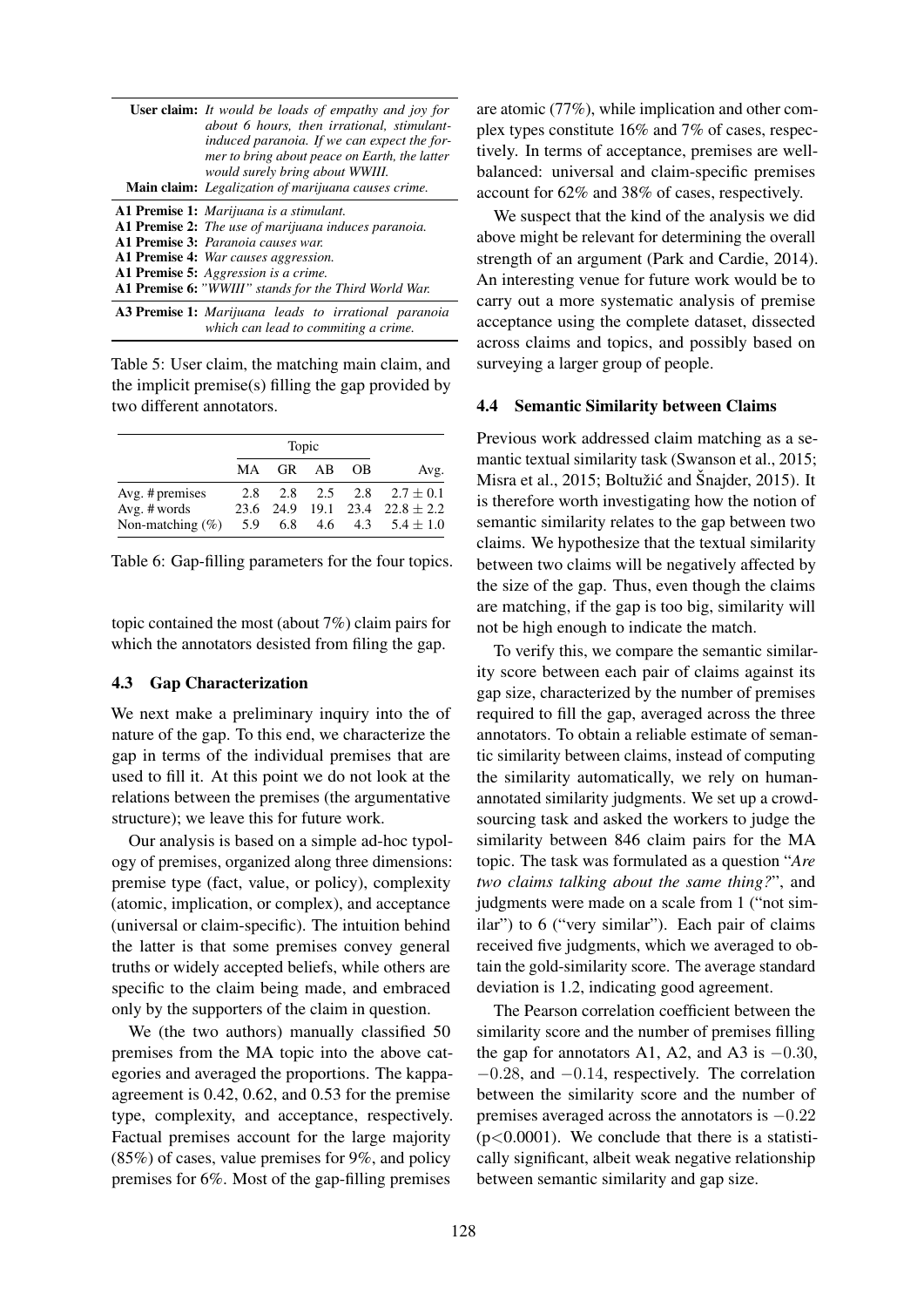# 5 Study II: Claim Matching Model

In this section we focus on claim matching models with implicit premises. In the previous section, we demonstrated that the degree of similarity between matched claims varies and is negatively correlated with the number of gap-filling premises. This result directly suggests that the similarity scores for matched claims could be increased by reducing the size of the gap. Furthermore, we expect that the size of the gap can be effectively reduced by including premises in the similarity computation.

Motivated by these insights, we conduct a preliminary study on the use of implicit premises in claim matching. The study is also motivated by our long-term goal to develop efficient models for recognizing main claims in social media texts. Given a user's claim, the task is to find the main claim from a predefined set of claims to which the user's claim matches the best. We address three research questions: (1) whether and how the use of implicit premises improves claim matching, (2) how well do the implicit premises generalize, and (3) could the implicit premises be retrieved automatically.

# 5.1 Experimental Setup

The claim matching task can be approached in a supervised or unsupervised manner. We focus here on the latter, based on semantic similarity between the claims and the premises. We think unsupervised claim matching provides a more straightforward and explicit way of incorporating the implicit premises. Furthermore, the unsupervised approach better corresponds to the very idea of argumentation, where claims and premises are compared to each other and combined to derive other claims.

Dataset. We use the implicit premise dataset from Section 3, consisting of 125 claim pairs for each of the four topics. We use the gap-filling premise sets from annotator A1, who on average has provided the largest number of implicit premises. We refer to this dataset as the *development set*. In addition, we sample and additional *test set* consisting of 125 pairs for each topic from the dataset of Hasan and Ng (2014); for claim pairs from this set we have no implicit premises.

Semantic similarity. We adopt the distributional semantics approach (Turney and Pantel, 2010) to computing semantic textual similarity. We rely on distributed representation based on the neural network skip-gram model of Mikolov et al.  $(2013a)^2$  We represent the texts of the claims and the premises by summing up the distributional vectors of their individual words, as the semantic composition of short phrases via simple vector addition has been shown to work well (Mikolov et al., 2013b). We measure claim similarity using cosine distance between two vectors.

Inspired by (Cabrio et al., 2013; Boltužić and  $\text{Snajder}, 2014$ ), we also attempted to model claim matching using textual entailment. However, our results, obtained using the *Excitement Open Platform* (Padó et al., 2015), were considerably worse than that of distributional similarity models, hence we do not consider them further in this paper.

Baselines. We employ two baselines. First, an unsupervised baseline, which simply computes the similarity between the user claim and main claim vectors without using the implicit premises. Each user claim is matched to the most similar main claim. The other is a supervised baseline, which uses a support vector machine (SVM) classifier with an RBF kernel, trained on the user comments, to predict the label corresponding to the main claim. We train and evaluate the model using a nested  $5\times3$ cross-validation, separately for each topic. The hyperparameters C and  $\gamma$  are optimized using grid search. We use the well-known LibSVM implementation (Chang and Lin, 2011).

Premise sets and combination with claims. To obtain a single combined representation of a premise set, we simply concatenate the premises together before computing the distributional vector representation. We do the same when combining the premises with either of the claims. This is exemplified in Table 7. In what follows, we denote the user claim, the main claim, and the gap-filling premise set with  $U_i$ ,  $M_j$ , and  $P_{ij}$ , respectively.

## 5.2 Matching with Implicit Premises

To answer the first research question – whether using premise sets can help in matching claims – we use gold-annotated premise sets and combine these with either the main claim or the user claim. The main idea is that, by combining the premises with a claim, we encode the information conveyed by the premises into the claim, hopefully making the two claims more similar at the textual level.

We consider four models: the unsupervised baseline, denoted " $U_i \leftrightarrow M_i$ ", the supervised baseline,

<sup>&</sup>lt;sup>2</sup>We use the pre-trained vectors available at https://code.google.com/p/word2vec/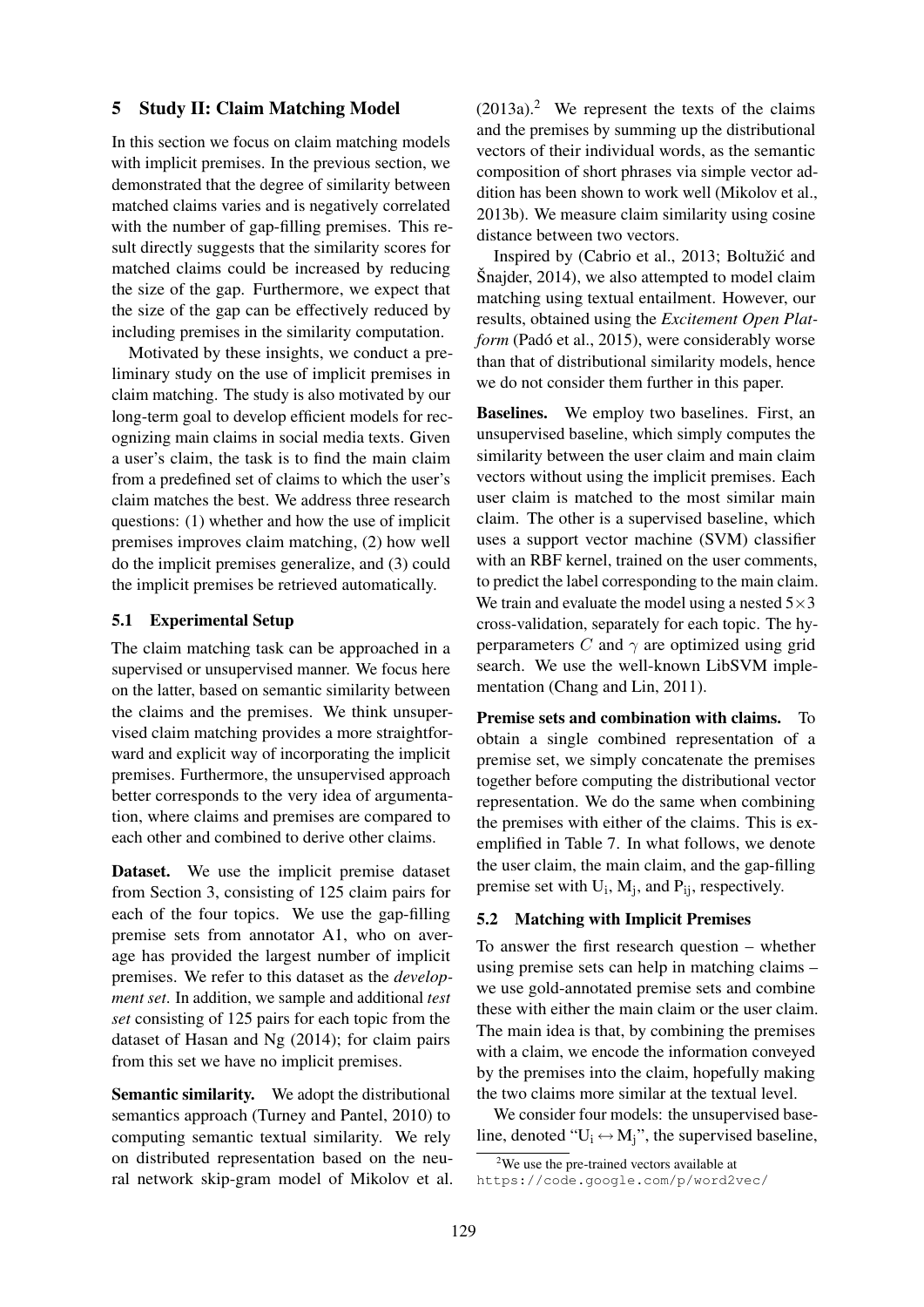| Type     | Text content                                                                                                                |
|----------|-----------------------------------------------------------------------------------------------------------------------------|
| $U_i$    | Marijuana has so many benefits for sick people.                                                                             |
| $M_i$    | Marijuana is used as a medicine for its positive ef-<br>fects.                                                              |
| $P_{ii}$ | Marijuana helps sick people. Sick people use mari-<br>juana.                                                                |
|          | $U_i + P_{ii}$ Marijuana has so many benefits for sick people. Mar-<br>ijuana helps sick people. Sick people use marijuana. |
|          | $M_i + P_{ii}$ Marijuana is used as a medicine for its positive ef-<br>fects. Marijuana helps sick people. Sick people use  |

Table 7: Combination of premise sets and claims.

*marijuana.*

denoted " $U_i \leftrightarrow M_i$  (S)", the model in which the premises are combined with the user claim, denoted " $U_i+P_{ij} \leftrightarrow M_i$ ", and the model in which the premises are combined with the main claim, denoted " $U_i \leftrightarrow M_i + P_{ij}$ ". The latter two predict the main claim as the one that maximizes the similarity between two claims, after one of the claims is combined with the premises. The  $U_i+P_{ii} \leftrightarrow M_i$  model considers all pairs of the user claim  $U_i$  and the goldannotated premise sets  $P_{i*}$  for that user claim. In contrast, the  $U_i \leftrightarrow M_j + P_{ij}$  model considers all pairings of the main claim  $M_i$  and the gold-annotated premise sets  $P_{*j}$  for that main claim. In effect, this model tries to fill the gap using different premise sets linked to the given main claim. In this oracle setup, we always use the gold-annotated premise set for the main claim.

In Table 8, we show the claim matching results in terms of the macro-averaged F1-score on the development set. Results demonstrate that using the implicit premises helps in selecting the most similar main claim, as the models with added implicit premises outperform the unsupervised baseline by 20.5 and 33.6 points of F1-score. Furthermore, the model that combines the premises with the main claim considerably outperforms the two baselines and the model that combines the premises with the user claim. An exception is the GR topic, on which the the latter model works best. Our analysis revealed this to be due to the presence of very general (i.e., lexically non-discriminative) premises in some of the premise sets (e.g., *"Straight people have the right to marry"*), which makes the corresponding main claim more similar to user claims. Another interesting observation is the very good performance on the OB topic. This is because only one of the 16 main claims contains the word *Obama*, also making it more similar to user claims.

|                                    |       | Topic     |       |       |       |  |  |
|------------------------------------|-------|-----------|-------|-------|-------|--|--|
| Model                              | MА    | <b>GR</b> | AB    | OВ    | Avg.  |  |  |
| $U_i \leftrightarrow M_i$          | 7.39  | 12.52     | 24.59 | 10.87 | 13.84 |  |  |
| $U_i \leftrightarrow M_i(S)$       | 35.26 | 27.81     | 33.30 | 20.92 | 29.32 |  |  |
| $U_i+P_{ii} \leftrightarrow M_i$   | 22.73 | 46.03     | 47.22 | 21.41 | 34.35 |  |  |
| $U_i \leftrightarrow M_i + P_{ii}$ | 48.05 | 28.23     | 49.34 | 64.11 | 47.43 |  |  |

Table 8: Performance of claim matching baselines and oracle performance of the claim matching models utilizing implicit premises from annotator A1 (macro-averaged F1-score).

However, after the premise sets get combined with all the main claims, this difference diminishes and the matching performance improves.

We obtained the above results using premises compiled by annotator A1. To see how model performance is influenced by the differences in premise sets, we re-run the same experiment with the best-performing  $U_i \leftrightarrow M_i + P_{ii}$  model, this time using the premises compiled by annotators A2 and A3. Although we obtained a lower macro-averaged F1-score (33.97 for A2 and 32.91 for A3), the model still outperforms both baselines. On the other hand, this suggest that the performance very much depends on the quality of the premises.

The claim matching problem bears resemblance with query matching in information retrieval. A common way to address the lexical gap between the queries and the documents is to perform query expansion (Voorhees, 1994). We hypothesize that human-compiled premises are more useful for claim matching than standard query expansion. To verify this, we replicate setups  $U_i+P_{ii} \leftrightarrow M_i$  and  $U_i \leftrightarrow M_i + P_{ij}$ , but instead of premise sets, use (1) WordNet synsets and  $(2)$  top k distributionally most similar words (using word vectors from Section 5.1 and  $k = \{1, 3, 5, 7, 9\}$  to expand the user or the main claim. We obtained no improvement over the baselines, suggesting that the lexical information in the premises is indeed specific.

### 5.3 Premise Generalization

From a practical perspective, we are interested to what extent the premises generalize, i.e., whether it is possible to reuse the premises compiled for the main claims, but different user claims. We choose the best-performing model from the previous section  $(U_i \leftrightarrow M_i + P_{ii})$ , and apply this model and the baseline models on the test set. This means that the model uses the premise sets  $P_{ij}$  for pairs of claims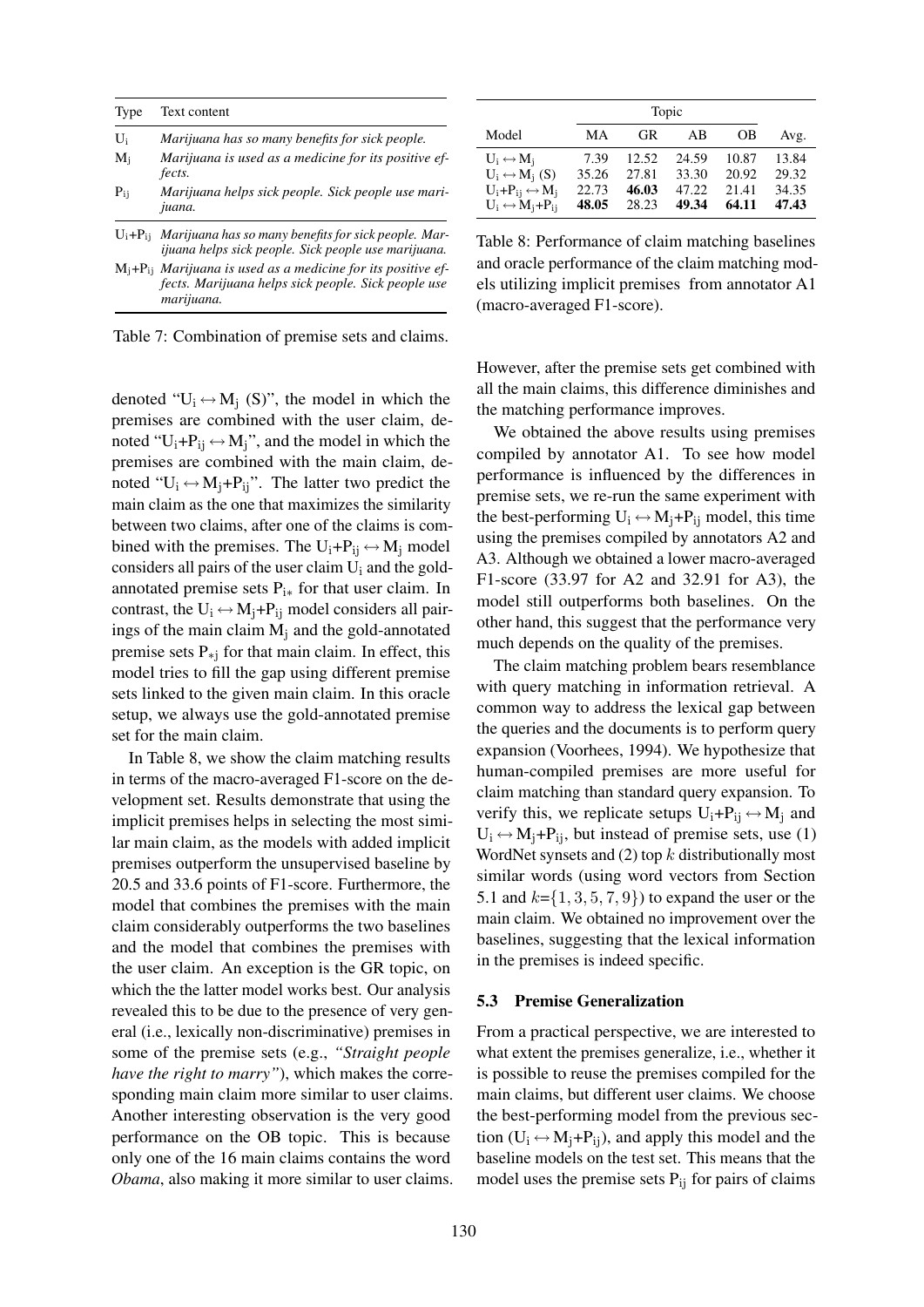|                                                                    |                | Topic          |                |                |                |  |
|--------------------------------------------------------------------|----------------|----------------|----------------|----------------|----------------|--|
| Model                                                              | MА             | GR.            | AB             | OВ             | Avg.           |  |
| $U_k \leftrightarrow M_i$                                          | 9.60           | 19.68          | 27.70          | 12.39          | 17.35          |  |
| $U_k \leftrightarrow M_i(S)$<br>$U_k \leftrightarrow M_i + P_{ij}$ | 29.01<br>30.63 | 29.39<br>23.00 | 21.09<br>32.72 | 18.22<br>23.87 | 24.43<br>27.55 |  |

Table 9: Performance of claim matching baselines and the models utilizing the implicit premises on the test set (macro-averaged F1-score).

 $U_i$  and  $M_i$  from the training set, and the hope is that the same premise sets will be useful for unseen user claims  $U_k$ . Results are shown in Table 9. The model again outperforms the baselines, except on the GR topic. The performance improvement varies across topics: the average improvement over the unsupervised and supervised baselines is 10.2 and 3.12 points of F1-score, respectively. This result suggests that the premises that fill the gap generalize to a certain extent, and thus can be reused for unseen user claims.

#### 5.4 Premise Retrieval

In a realistic setting, we would not have at our disposal the implicit premises for each main claim, but try to generate or retrieve them automatically. We preliminary investigate the feasibility of this option with our third research question – could the implicit premises be retrieved automatically?

To retrieve the premise set P and then perform claim matching, we use a simple heuristic: given a user claim as input, we choose N premises most similar to the user claim, and then combine them with the user claim. We next compute the similarity between the premise-augmented claim vector and all the main claims. If the average similarity to main claims has increased, we increment N and repeat the procedure, otherwise we stop. The main idea is to retrieve as many premises as needed to bring the user claim "closer" to the main claims. We run this with  $N$  ranging from 1 to 5. In cases when combining the user claim with additional premises makes the claim less similar to the main claims, no combination takes place.

We consider two setups: one in which the pool of premises to retrieve from comes from the topic in question (within-topic), and the other in which the premises from all four topics are considered (crosstopic). Results are shown in Table 10. We evaluate on both the development set the test set, as well as within-topic (WT) and cross-topic (XT) premise

|                                  |      | Topic     |       |       |       |  |
|----------------------------------|------|-----------|-------|-------|-------|--|
| Model                            | MA   | <b>GR</b> | AВ    | OВ    | Avg.  |  |
| $U_i \leftrightarrow M_i$        | 7.39 | 12.52     | 24.59 | 10.87 | 13.84 |  |
| $U_i+P \leftrightarrow M_i$ (WT) | 8.95 | 19.54     | 29.32 | 7.30  | 16.28 |  |
| $U_i+P \leftrightarrow M_i(XT)$  | 8.56 | 19.01     | 28.73 | 7.07  | 15.84 |  |
| $U_k \leftrightarrow M_i$        | 9.60 | 19.68     | 27.70 | 12.39 | 17.35 |  |
| $U_k \leftrightarrow M_i(XT)$    | 5.69 | 17.75     | 15.38 | 12.43 | 12.82 |  |

Table 10: Performance of the claim matching model with premise retrieval on the dev. set (upper part) and test set (lower part); macro-avg. F1-score.

retrieval. Results suggest that our simple method for within-topic premise retrieval improves claim matching over the baseline for all topics except the OB topic. On the other hand, results on the test set indicate that the model does not generalize well, as it does not outperform the baseline.

# 6 Conclusion

We addressed the problem of matching user claims to main claims. Implicit premises introduce a gap between two claims. This gap is easily filled by humans, but difficult to bridge for natural language processing methods.

In the first study, we compiled a dataset of implicit premises between matched claims from online debates. We showed that there is a considerable variation in the way how human annotators fill the gaps with premises, and that they use premises of various types. We also showed that the similarity between claims, as judged by humans, negatively correlates with the size of the gap, expressed in the number of premises needed to fill it.

In the second study, we experimented with computational models for claim matching. We showed that using gap-filling premises effectively reduces the similarity gap between claims and improves claim matching performance. We also showed that premise sets generalize to a certain extent, i.e., we can improve claim matching on unseen user claims. Finally, we made a preliminary attempt to retrieve automatically the gap-filling premises.

This paper is a preliminary study of implicit premises and their relevance for argumentation mining. For future work, we want to further study the types of implicit premises, as well as relationships between them. We also intend to experiment with more sophisticated premise retrieval models.

Acknowledgments. We thank the reviewers for their many insightful comments and suggestions.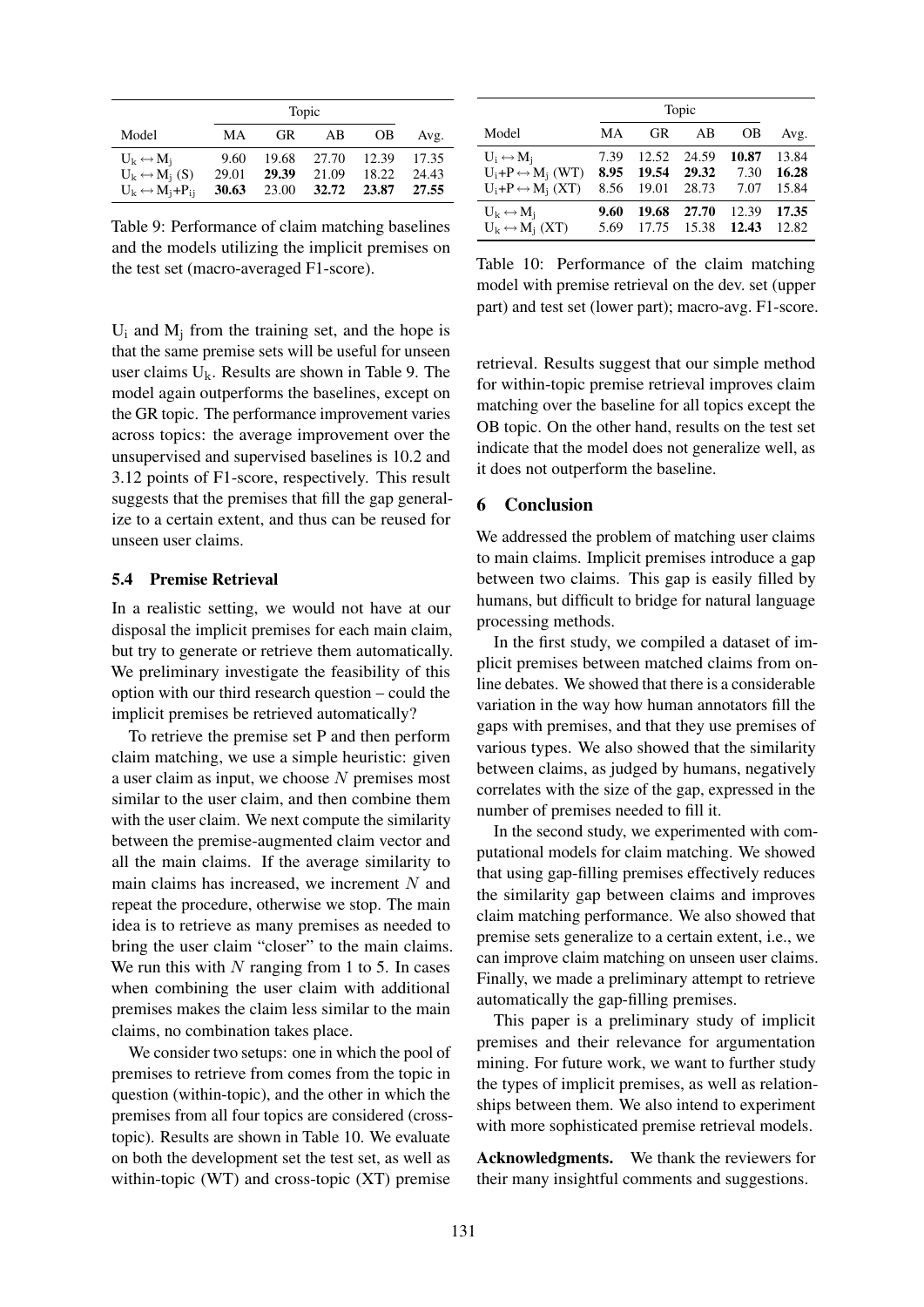#### References

- Eneko Agirre, Mona Diab, Daniel Cer, and Aitor Gonzalez-Agirre. 2012. SemEval-2012 task 6: A pilot on semantic textual similarity. In *Proceedings of the First Joint Conference on Lexical and Computational Semantics-Volume 1: Proceedings of the main conference and the shared task, and Volume 2: Proceedings of the Sixth International Workshop on Semantic Evaluation*, pages 385–393. Association for Computational Linguistics.
- Filip Boltužić and Jan Šnajder. 2014. Back up your stance: Recognizing arguments in online discussions. In *Proceedings of the First Workshop on Argumentation Mining*, pages 49–58. Association for Computational Linguistics.
- Filip Boltužić and Jan Šnajder. 2015. Identifying prominent arguments in online debates using semantic textual similarity. In *Proceedings of the 2nd Workshop on Argumentation Mining*, pages 110–115. Association for Computational Linguistics.
- Tom Bosc, Elena Cabrio, and Serena Villata. 2016. DART: A dataset of arguments and their relations on Twitter. In *Proceedings of the Tenth International Conference on Language Resources and Evaluation (LREC 2016)*. European Language Resources Association.
- Elena Cabrio and Serena Villata. 2012. Combining textual entailment and argumentation theory for supporting online debates interactions. In *Proceedings of the 50th Annual Meeting of the Association for Computational Linguistics: Short Papers-Volume 2*, pages 208–212. Association for Computational Linguistics.
- Elena Cabrio, Serena Villata, and Fabien Gandon. 2013. A support framework for argumentative discussions management in the web. In *The Semantic Web: Semantics and Big Data*, pages 412–426. Springer.
- Chih-Chung Chang and Chih-Jen Lin. 2011. LIB-SVM: A library for support vector machines. *ACM Transactions on Intelligent Systems and Technology (TIST)*, 2(3):27.
- Ido Dagan, Oren Glickman, and Bernardo Magnini. 2006. The PASCAL recognising textual entailment challenge. In *Machine Learning Challenges. Evaluating Predictive Uncertainty, Visual Object Classification, and Recognising Tectual Entailment*, pages 177–190. Springer.
- Vanessa Wei Feng and Graeme Hirst. 2011. Classifying arguments by scheme. In *Proceedings of the 49th Annual Meeting of the Association for Computational Linguistics: Human Language Technologies-Volume 1*, pages 987–996. Association for Computational Linguistics.
- Norbert E Fuchs, Kaarel Kaljurand, and Tobias Kuhn. 2008. Attempto controlled english for knowledge

representation. In *Reasoning Web*, pages 104–124. Springer.

- Debanjan Ghosh, Smaranda Muresan, Nina Wacholder, Mark Aakhus, and Matthew Mitsui. 2014. Analyzing argumentative discourse units in online interactions. In *Proceedings of the First Workshop on Argumentation Mining*, pages 39–48. Association for Computational Linguistics.
- Theodosis Goudas, Christos Louizos, Georgios Petasis, and Vangelis Karkaletsis. 2014. Argument extraction from news, blogs, and social media. In *Hellenic Conference on Artificial Intelligence*, pages 287–299. Springer.
- Ivan Habernal and Iryna Gurevych. 2016. Argumentation mining in user-generated web discourse. *arXiv preprint arXiv:1601.02403*.
- Ivan Habernal, Judith Eckle-Kohler, and Iryna Gurevych. 2014. Argumentation mining on the web from information seeking perspective. In *Proceedings of the Workshop on Frontiers and Connections between Argumentation Theory and Natural Language Processing*.
- Kazi Saidul Hasan and Vincent Ng. 2014. Why are you taking this stance? Identifying and classifying reasons in ideological debates. In *Proceedings of the 2014 Conference on Empirical Methods in Natural Language Processing (EMNLP)*, pages 751–762. Association for Computational Linguistics.
- María Pilar Jiménez-Aleixandre and Sibel Erduran. 2007. Argumentation in science education: An overview. In *Argumentation in Science Education*, pages 3–27. Springer.
- Marco Lippi and Paolo Torroni. 2016. Argumentation mining: State of the art and emerging trends. *ACM Transactions on Internet Technology (TOIT)*, 16(2):10.
- Clare Llewellyn, Claire Grover, Jon Oberlander, and Ewan Klein. 2014. Re-using an argument corpus to aid in the curation of social media collections. In *Proceedings of the Nineth International Conference on Language Resources and Evaluation (LREC 2014)*, pages 462–468. European Language Resources Association.
- Tomas Mikolov, Kai Chen, Greg Corrado, and Jeffrey Dean. 2013a. Efficient estimation of word representations in vector space. In *Proceedings of ICLR*, Scottsdale, AZ, USA.
- Tomas Mikolov, Ilya Sutskever, Kai Chen, Greg S Corrado, and Jeff Dean. 2013b. Distributed representations of words and phrases and their compositionality. In *Advances in Neural Information Processing Systems*, pages 3111–3119.
- Amita Misra, Pranav Anand, JEF Tree, and MA Walker. 2015. Using summarization to discover argument facets in online idealogical dialog. In *Proceedings of*